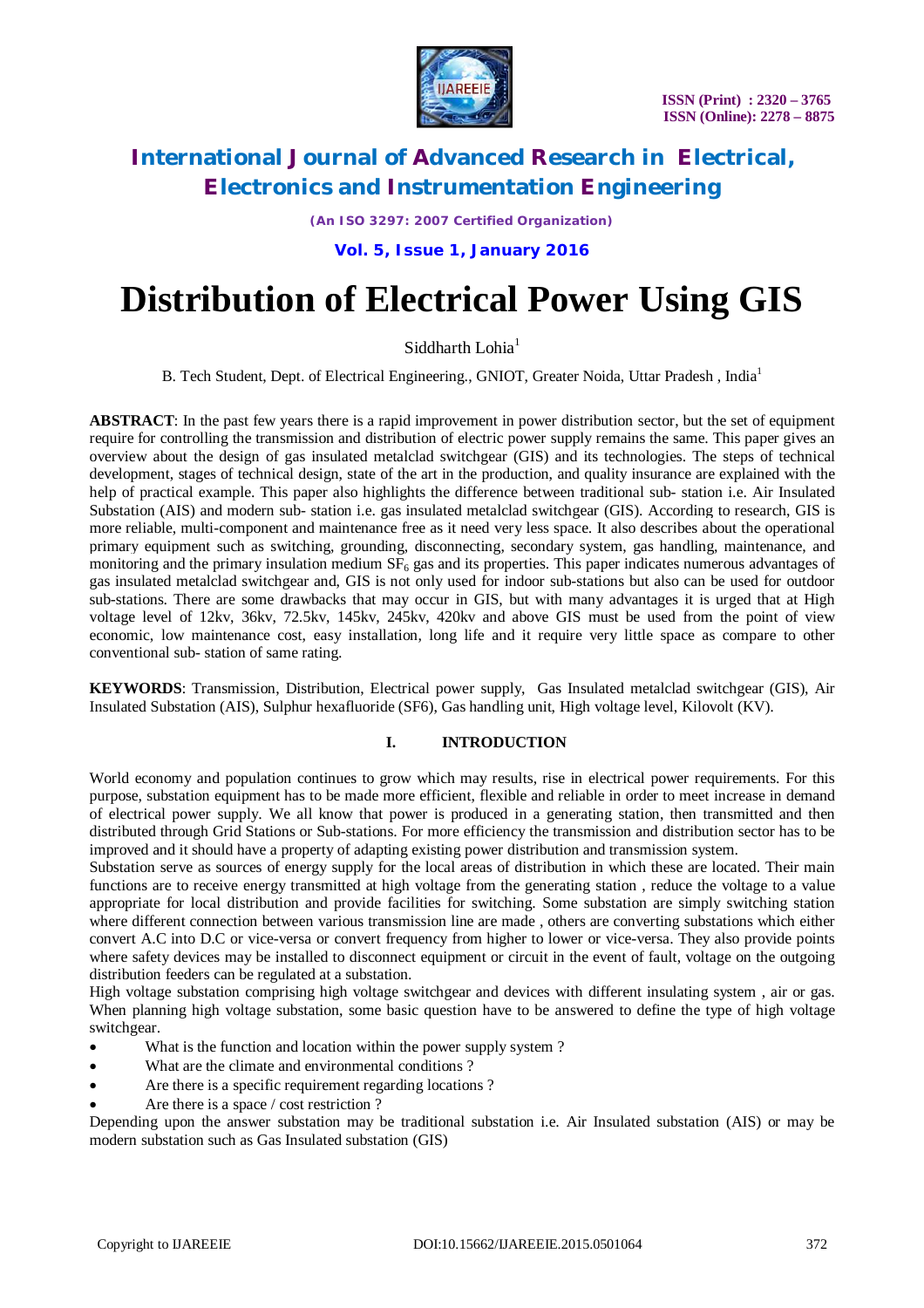

*(An ISO 3297: 2007 Certified Organization)*

### **Vol. 5, Issue 1, January 2016**

### **II. COMPARSION OF GIS AND AIS**

**Insulation Medium :-** A GIS uses a superior dielectric gas,  $SF<sub>6</sub>$ , at moderate pressure for phase to phase and phase to ground insulation. The high voltage conductors. circuit breaker interrupters, switches, current transformers, and voltage transformer are in  $SF<sub>6</sub>$  gas inside grounded metal enclosures. The atmospheric air insulation used in a conventional, AIS requires meters of air insulation to do what  $SF<sub>6</sub>$  can do in centimetre.

**Dieletrical Strength** :- The Dieletrical strength of the gas  $SF_6$  increases with pressure and is more than that of dieletrical of oil at a pressure of  $3\text{kgf/cm}^2$  (or kg/cm<sup>2</sup>). The density of gas is 5 times that of air at 20<sup>o</sup>C at atmospheric pressure.

**Compactness and Space** :- The space requires by GIS installation is only about 10% of that of conventional outdoor substation (AIS). GIS can therefore be smaller than AIS by up to a factor of 10. A GIS is mostly used where space is expensive or not available. Minimum size required for Air Insulated Substation of 400 kV is 46,864.5m2 (235m\*199m) and it is approximately equal to 11.6 acres. On the other hand if we use GIS the size of building required is 522.45m2 (12.15m\*43m). Height of substation also plays a very vital role undertaking the structural size. In AIS height of highest element of substation is 28m high. Meanwhile GIS has building height equal to 11m for 400kV substation. Overall compound size is about 10,672m2. From the above stated analysis it is observed that GIS is much smaller than AIS in size.



Fig:- Gas insulated substation (GIS) and Air insulated substation (AIS)

**Protection from pollution** :- The moisture, pollution, dust, etc., have little influence on  $SF<sub>6</sub>$  insulated substation. However, to facilitate and maintenance, such substation are generally housed inside a small building, The construction of the building need not be very strong like conventional power houses. Environmental factors don't effected by Gas Insulated Substation and it is even more suitable for harsh environmental and climatic conditions like humidity, saline, polluted atmosphere comprises of industrial exhaust.

**Reduced switching over voltages** :- The over voltage while closing and opening line , cables motors capacitors etc. are low in GIS as compare to AIS.

**Reduced installation time** :- The principle of building block construction reduces the installation time to a few weeks as in case of GIS. On the other hand conventional substation (AIS) requires few months for installation.

Life of substation :- Due to the chemical composition of SF6 gas it envelops the conductors and insulation and preserves them for long time of trouble free operation. Where as in AIS conductors, steel infrastructure gets rusty due to moisture. All these factors

make the operational life of GIS from 40to 50 years as compared to life of AIS of 25 to 30 years .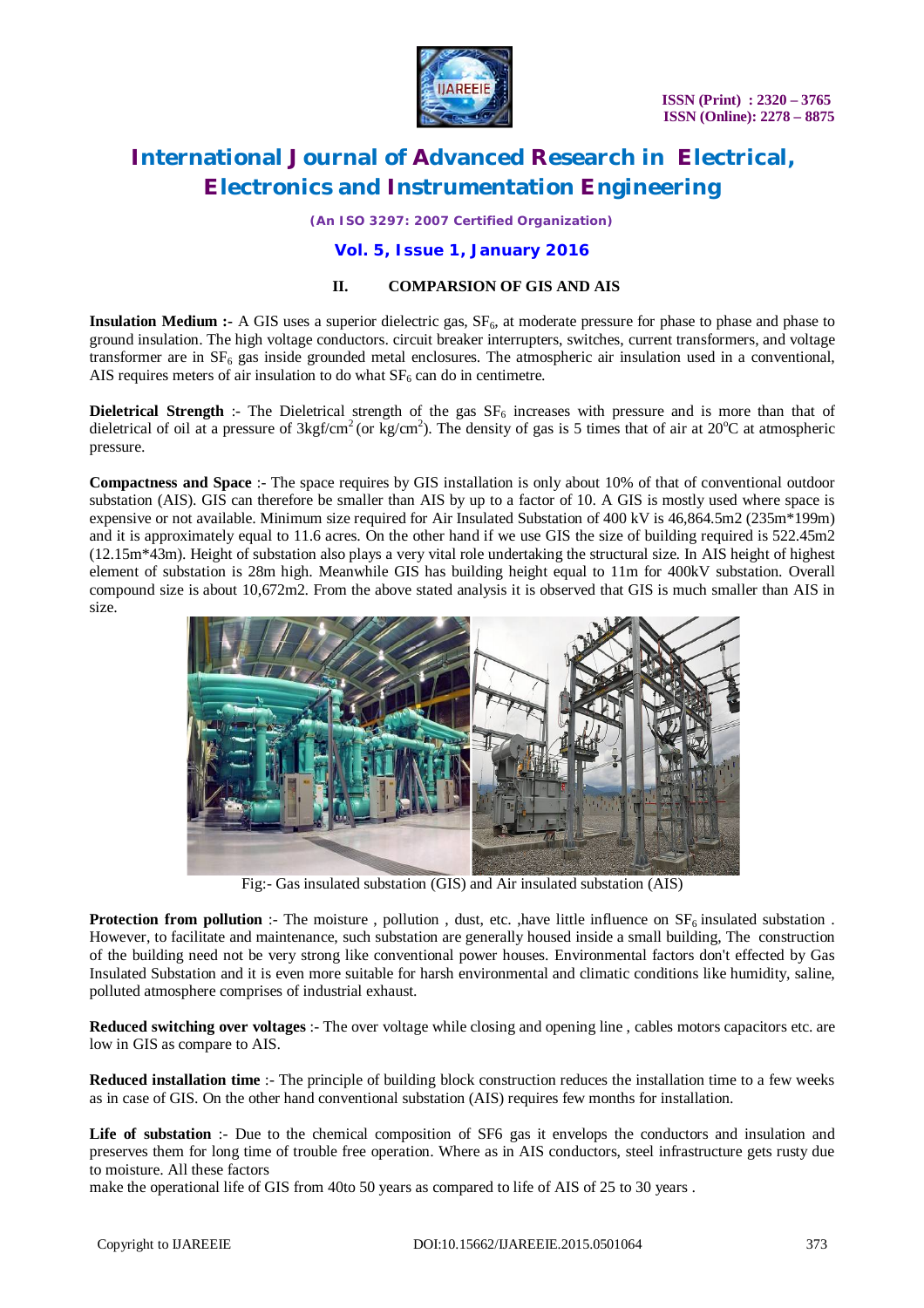

*(An ISO 3297: 2007 Certified Organization)*

### **Vol. 5, Issue 1, January 2016**

**Safety** :- Isolated gas stations are very safe and operating equipment are protected by metal casings earthed. While workstation mode staff can affect the compartment. Whereas in AIS all equipment are open in air and their bodies are earthed.

**Economic** :- Initial investment required for installation of GIS is little bit high, but the cost can be comparable to lower maintenance of GIS, a reliable, and secure against conventional substation (AIS).

#### **Location of GIS** :- The GIS is preferred in following location :-

- 1. Major cities and towns
- 2. Under ground stations
- 3. Heavily contaminated environment and internal GIS occupies very little space
- 4. Substations and power plants located off shore
- 5. Mountains and valley regions etc.

**Environmental effect** :-  $SF_6$  is a strong greenhouse gas that could contribute to global warming. At an international conference in Kyoto in 1997,  $SF_6$  is one of the best greenhouse gases.  $SF_6$  is a very minor contributor to the total amount of greenhouse gases due to human activity, but it has a very long life in the atmosphere is about 3200 year (appox)., so the effect of  $SF<sub>6</sub>$  released to the atmosphere is effectively and permanent. The contribution of  $SF<sub>6</sub>$  to global warming can be kept to less than 0.1% over a 100 year horizon. Our requirement for insulation media includes such a medium that is capable of providing effective insulation at the expense of less space. Similarly it should be capable of providing safety to equipment, it should be non-toxic and its atomic and molecular properties remain intact even at higher disturbance such as high voltage. Sulphur Hexafluoride (SF6) gas completely satisfies all above mentioned specifications. According to Global Environmental effects and Toxic By-product Formation more than 10,000 tons SF6 produced per year and round about 8,000 tons is used as gaseous dielectric medium in electric components which is about 80% of total production. Sulphur Hexafluoride has good cooling property and best arc quenching, results increase in life of components in which it is used. It is non-toxic in nature as it is very stable chemically and remains stable up to 500 degree centigrade of temperature. Its density is 6.12 g/L which is 5 times higher than 1.255 g/L of air Sulphur hexafluoride has not only a good dielectric strength but also it possesses the rapid recombination after the spark. This property makes it 100 times more effective than air in terms of arc quenching. When considering the global warming potential (GWP) of a representative network of urban distribution of cells that a minor contribution. Currently, emissions of SF6 MV switchgear contribute less than 0.005 % of the potential global warming in Germany. In addition, the following conclusions can be drawn from the results of the assessment of the life cycle.

#### **III. NEED OF GIS**

1. Non availability of sufficient space. It is very much required to establish a substation at load center. Establishing a substation at load center is quite economical and profitable in following ways:

- Reduction in length of feeders.
	- Improvement of the quality of voltage regulation due to short length feeders.

Generally main load center of any place is situated at very congested place where, sufficient land for establishing conventional AIS is very hardly available. This problem can be solved by using GIS technology.

Total space required for a GIS is 10% of that needed for a conventional substation.

2. Difficult climatic conditions at site, like high altitude and atmospheric pollution.

3. More "superior" to air insulated substations .

4. The higher the voltage, the more favorable gas insulated technology becomes. The footprint of 765kV, 800kV conventional substation is enormous, and GIS technology allows a significant size reduction.

5. GIS technology can be used for installations in areas where the cost of real estate is appreciable high.

6. Overcomes limitations of AIS site.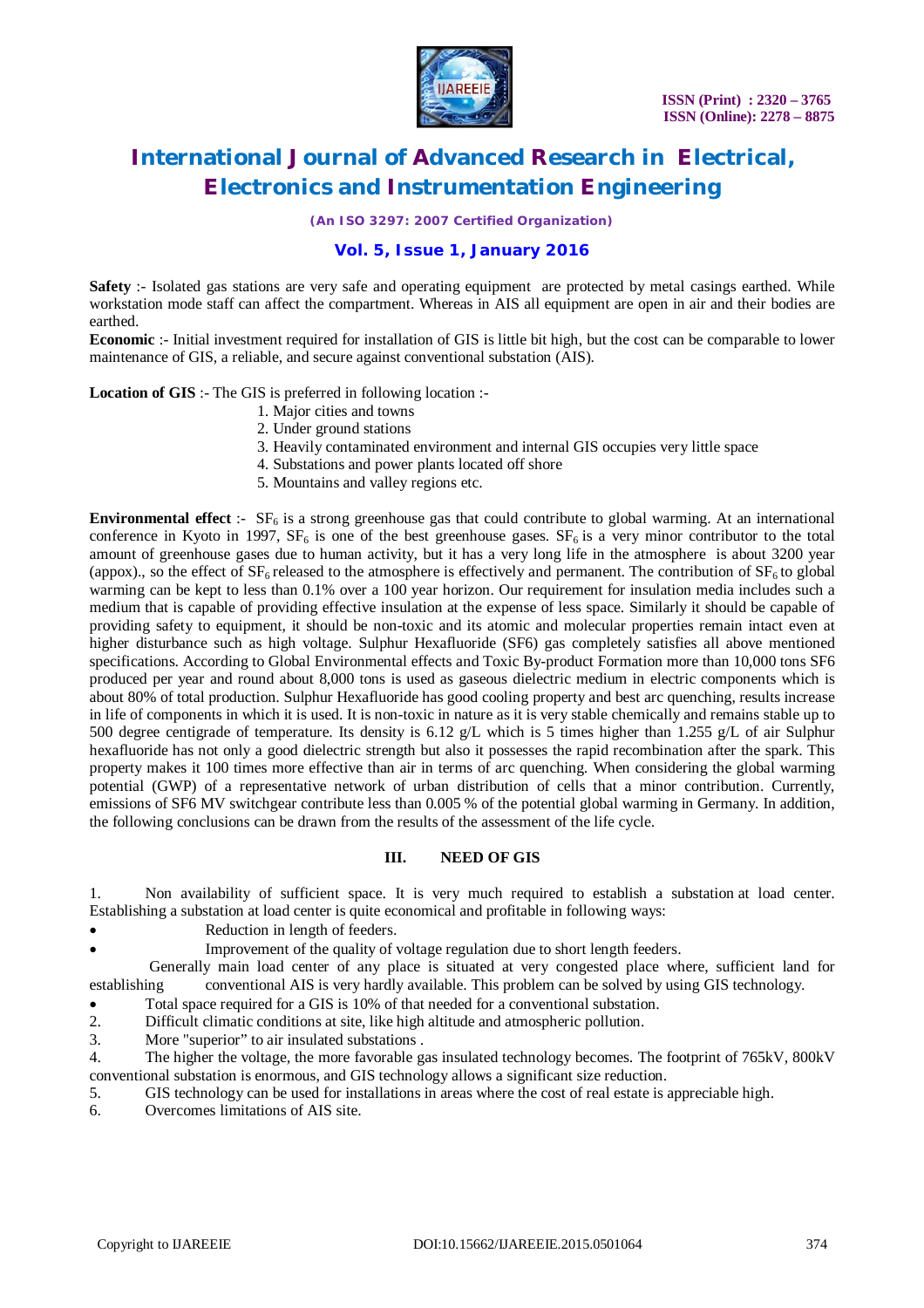

*(An ISO 3297: 2007 Certified Organization)*

### **Vol. 5, Issue 1, January 2016**

## **IV. LAYOUT / SINGLE LINE DIAGRAM OF GIS**





Fig:- "a" Fig :- "b"

Fig :- 'a' - SLD of GIS with double Bus Bar (2BB). 'b' - SLD of GIS with one- half Bus Bar (1.5 BB)

#### **V. MAIN COMPONENT OF GIS**

There are the following main component of GIS, which is generally used :-

- 1. Gas / Air Bushing with Insulator disc<br>2. Bus Bar
- 2. Bus Bar<br>3. Insulation
- 3. Insulation Medium (gas) ;  $SF_6$  gas<br>4.  $SF_6$  Circuit Breaker
- 4.  $SF_6$  Circuit Breaker<br>5. Disconnectors / isola
- Disconnectors / isolators switch
- 6. Earthing Switch
- 7. Instrument Transformer ( C.T & P.T)
- 8. Surge / lightening Arrestor
- 9. Gas handling system
- 10. Controlling system (panel) And Gas monitoring devices etc...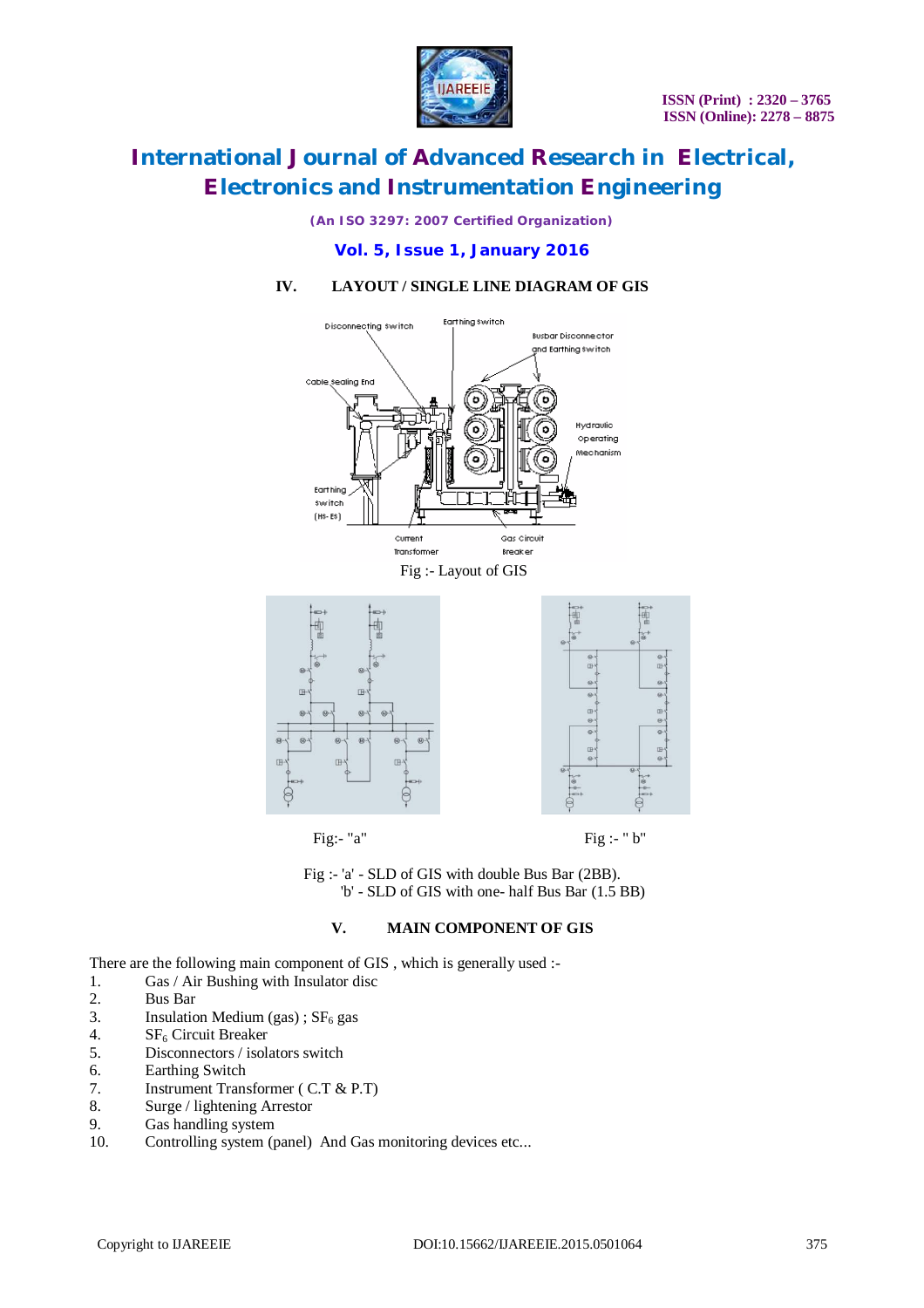

*(An ISO 3297: 2007 Certified Organization)*

## **Vol. 5, Issue 1, January 2016**

1. **Gas / Air Bushing with Insulator disc** :- High-Voltage cables of various types are connected to SF6 switchgear cable connection assembly and also it enables the GIS & Cables to be tested separated Transformer connection consists of Oil/SF6 bushing, the enclosure, the main circuit end terminal and removable connection.



Figure :- cable termination of  $SF<sub>6</sub>$  transformer

For High-Voltage test on GIS, transformer is isolated from switchgear or by removable of cable connection.

2. **Bus Bar** :- The conductors of bus bar are made up of aluminium tabular section which are joined between different section by using plug in tulip contacts which fit automatically during field connections. Enclosures are made from non- magnetic aluminium stainless steel material. As the resistance of stainless steel is higher that of aluminium the losses in stainless enclosures in therefore higher.

3. **Sulphur hexafluoride gas (** $SF_6$  **gas**) :-  $SF_6$  or sulphur hexafluoride gas molecules are combined by one sulphur and six fluorine atoms. This gas was first realized in the year of 1900 in the laboratories of the Faculty de Pharmacie de,Paris.

In the year of 1937, General Electrical Company first realized that  $SF<sub>6</sub>$  gas i.e. sulphur hexafluoride gas can be used as insulating material.

After second world war, i.e. in the middle of  $20<sup>th</sup>$  century, popularity of using sulphur hexafluoride gas as insulating material in electrical system was rising very rapidly.

Allied chemical Corporation and Pennsalt were the first American industries, who began to produce this gas commercially in 1948. During 1960, using of sulphur hexafluoride gas in H.V switchgear became popular. As the demand of this gas was increasing many manufacturers in Europe and America started producing  $SF<sub>6</sub>$  gas in large scale, during that time.

At the beginning sulphur hexafluoride gas only used for insulating purpose in the electrical system. But soon it was realized that this gas has tremendous arc quenching property. Hence, this gas also began to be used in circuit breaker as arc quenching medium. World's first  $SF<sub>6</sub> GIS$  was established in Paris in the year of 1966. Sulphur hexafluoride medium voltage circuit breakers launched into market from 1971.

### **Manufacturing of Sulphur Hexafluoride Gas** :-

 $SF<sub>6</sub>$  or sulphur hexafluoride gas commercially is manufactured by reaction of fluorine (obtained by electrolysis) with sulphur.

#### $S + 3F_2 = SF_6 + 262KCal + by product$

During process of producing of this gas, other by products like  $\overline{SF_4}$ ,  $\overline{SF_2}$ ,  $\overline{S_2F_2}$ ,  $\overline{S_2F_{10}}$  are also produced in small percentages. Not only these by products, impurities like air, moisture,  $CO<sub>2</sub>$  are also present in the gas, during production. All these by products and impurities are filtered at different stages of purification to get pure and refine  $SF<sub>6</sub>$ .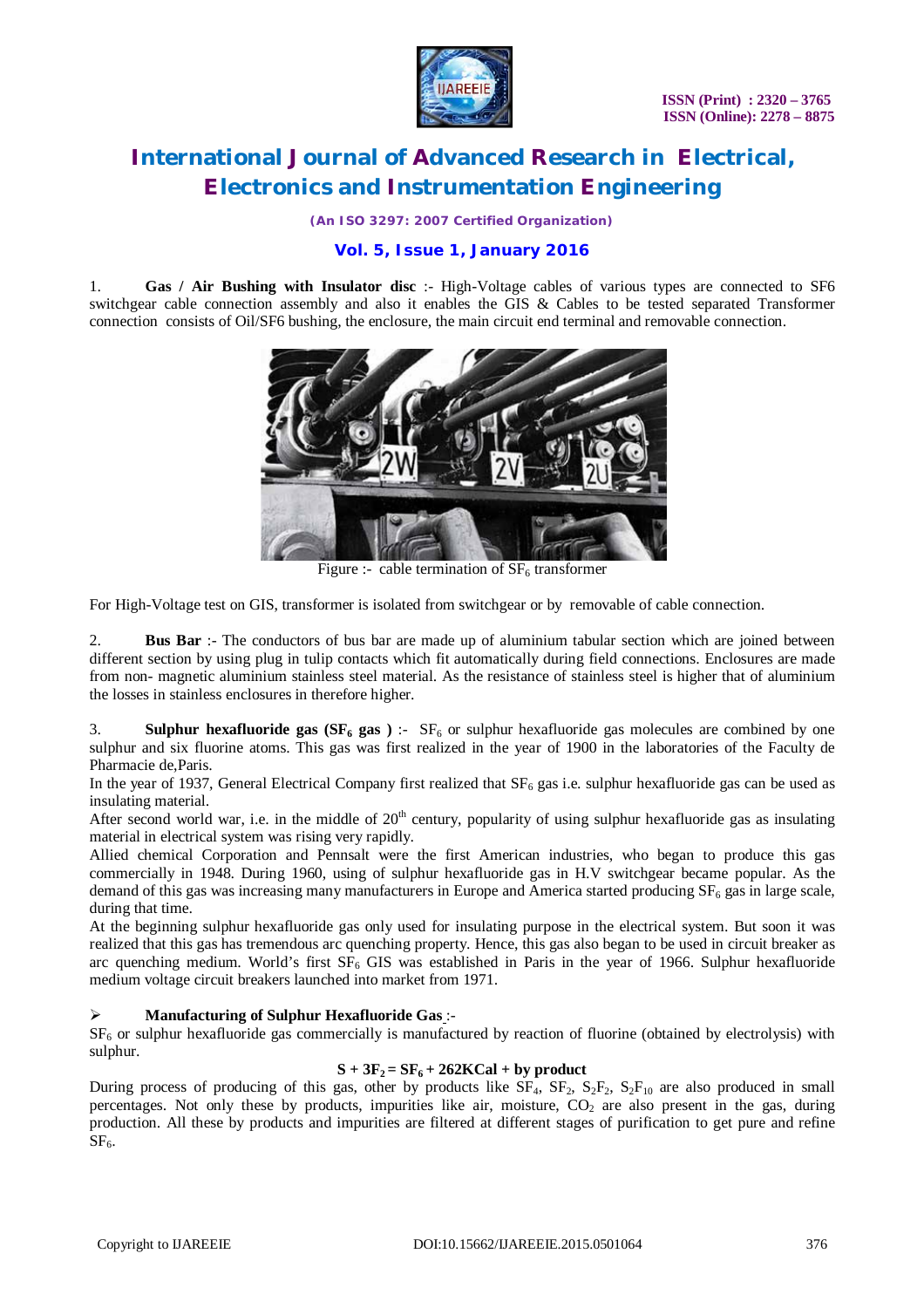

*(An ISO 3297: 2007 Certified Organization)*

# **Vol. 5, Issue 1, January 2016**

#### **Gas Properties** :-

| Density at 20°C                                       | $6.14$ Kg/m <sup>3</sup>                    |
|-------------------------------------------------------|---------------------------------------------|
| Colour of Gas                                         | Colourless                                  |
| Molecular Weight                                      | 146.06                                      |
| Thermal Conductivity                                  | $0.0136$ w/mk                               |
| <b>Critical Temperature</b>                           | $45.55^{\circ}$ C                           |
| <b>Critical Density</b>                               | 730 kg/ $m^3$                               |
| <b>Critical Pressure</b>                              | 3.78MPa                                     |
| Sound Velocity in $SF6$ gas                           | 136m/s. It is less than 3 times that of air |
| Specific Heat                                         | $-1221.66kg/mol$                            |
| Breakdown field Relative to pressure                  | 89 v/m Pa                                   |
| Relative Dielectric constant at 25 <sup>°</sup> C and | 1.00204                                     |
| 1 bar absolute                                        |                                             |

#### **Chemical Properties :-**

- a. Stable upto  $500^{\circ}$ C
- b. Does not react with structural material upto  $500^{\circ}$ C

c. This is inert gas. The inertness of this gas is advantageous in switchgear. The life of metallic parts, contacts is longer in  $SF<sub>6</sub>$  gas.

d. The component do not get oxidised.

e. Moisture is very harmful to the properties of the gas. In the presence of moisture, hydrogen fluoride is formed during arcing which can attack the metallic and insulating parts in the circuit breaker.

- f. This is electronegative gas.
- g. During arc extinction process  $SF_6$  is broken down to some extent into  $SF_4$ ,  $SF_2$  (Metallic Fluorides).<br>h. The metallic fluorides are good dielectric materials, hence are safe for electrical equipment.
- The metallic fluorides are good dielectric materials, hence are safe for electrical equipment.

#### **Electrical properties :-**

 $SF<sub>6</sub>$  gas is highly electronegative. Due to high electro negativity, it absorbs free electrons which produced due to arcing between contacts of circuit breaker. Combination of free electrons with molecules produces heavy and big ions, which have very low mobility. Because of absorption of free electrons and low mobility of ions. Sulphur hexafluoride has very excellent dielectric property. Dielectric strength of sulphur hexafluoride gas is about 2.5 times more than that of air.

4. **Circuit Breaker or SF<sup>6</sup> circuit breaker** :- A circuit breaker in which the current carrying contacts operate in sulphur hexafluoride or  $SF_6$  gas is known as an  $SF_6$  circuit breaker.

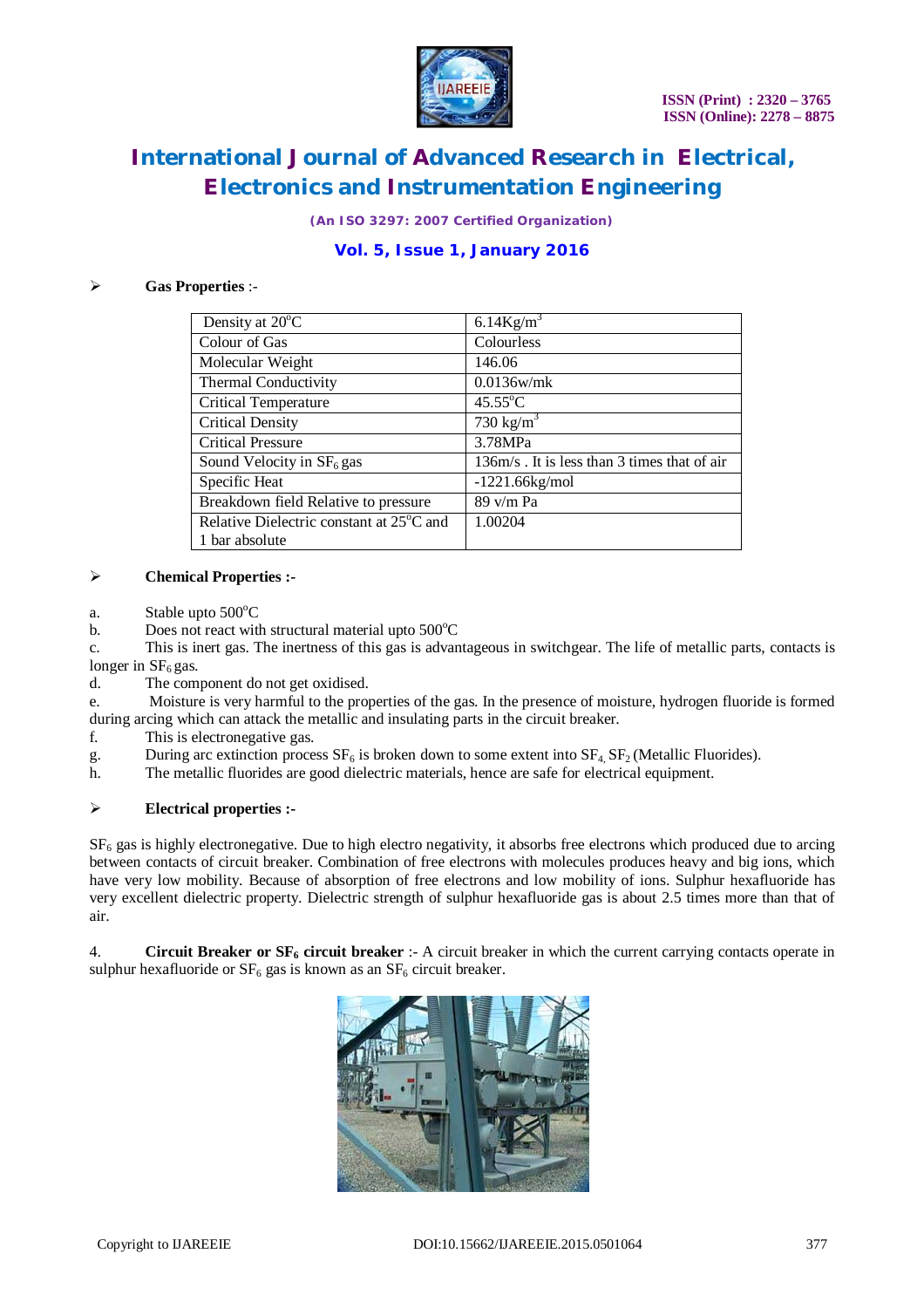

*(An ISO 3297: 2007 Certified Organization)*

## **Vol. 5, Issue 1, January 2016**



Fig :- construction of  $SF_6$ 

 $SF<sub>6</sub>$  has excellent insulating property.  $SF<sub>6</sub>$  has high electro-negativity. That means it has high tendency of absorbing free electron. Whenever a free electron collides with the  $SF<sub>6</sub>$  gas molecule, it is absorbed by that gas molecule and forms a negative ion. The attachment of electron with  $SF<sub>6</sub>$  gas molecules may occur in two different ways,

$$
SF_6 + e^- = SF_6
$$
  

$$
SF_6 + e^- = SF_5 + F
$$

These negative ions formed are much heavier than free electron and hence under the influence of an electric field, the ions do not get sufficient energy to have cumulative ionization in the gas. Thus electrons from contact space are easily removed and electron avalanche breakdown is avoided. Hence  $SF<sub>6</sub>$ gas possesses excellent dielectric strength but also it has the unique property of fast recombination after the source is removed. The gas has also very low **time constant, due to electro negativity of SF<sup>6</sup> gas .** Time constant of medium is defined as the time between current zero instant and the instant the conductance of contact space reaches zero value. Even though the current reduces to Zero, heat produced in the medium between the contact of the circuit breaker is sufficient enough to ionize air or oil which will act as conductor and arc is struck between contacts. This arc should be extinguished as quickly as possible with low arc time constant. Thus  $SF<sub>6</sub>$  circuit breaker are suitable for switching condition with large rate of Transient Recovery Voltage (TRV). The SF<sub>6</sub> circuit breaker workers on "**Puffer Principle**"

### **Puffer Principle :-**



Fig:- Internal working of  $SF<sub>6</sub>$  Circuit Breaker

As the puffer cylinder moves downward for the opening stroke, the pressure ratio rise. The pressure rise depend upon the throat diameter of nozzle and speed of puffer cylinder. The pressure ratio increases to about five time during opening condition. The compressed gas is released through the convergent divergent nozzle. The arc quenched at a current zero . For higher interrupting ability , the flow pattern is optimised. There are two main types of circuit breaker depend upon the working are :-

1. Single pressure puffer type  $SF_6$  C.B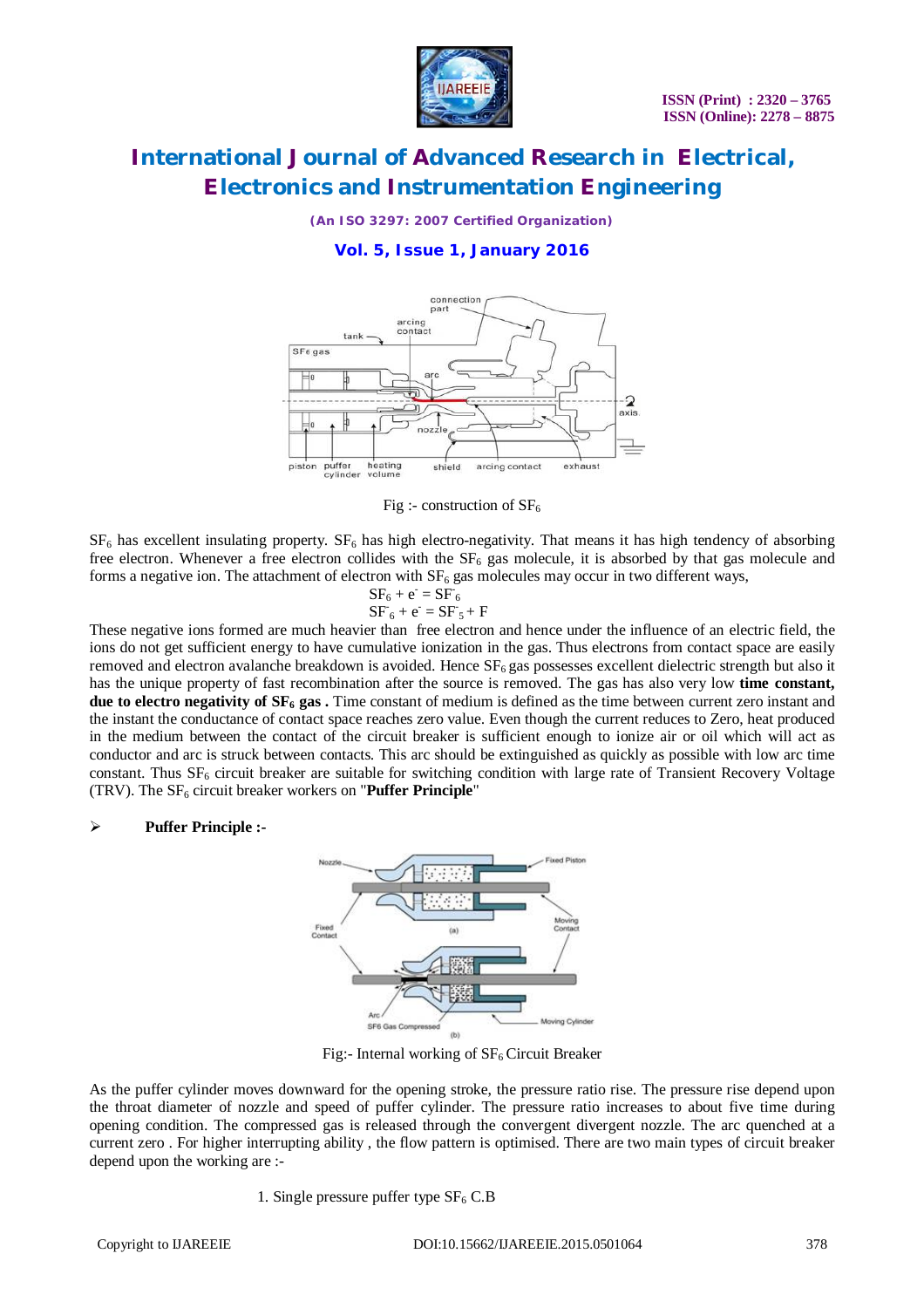

*(An ISO 3297: 2007 Certified Organization)*

# **Vol. 5, Issue 1, January 2016**

a) with insulating nozzle b) with conducting nozzle 2. Double pressure puffer type  $SF<sub>6</sub> C.B$ 

#### **5. Dissconnector / Isolator Switches or Earthing Switches :-**



Fig:- combined Dissconnector/ Earthing Switch Module TPS

An Earthing switch is used for the protection and it has the slowest operation. These switches are to be vertically broken switches. The earthing arm interlocked with main isolator moving contact. When the main contact of isolator will be close, then it will be open. Similarly the main contact of isolator will be open when earthing arms will be in close position. It operated only when it is a High voltage system is not energized.

6. **Instrumental Transformer (C.T & P.T)** :- Potential transformer encapsulated its own housing which forms a separate gas tight module. The pressurized gas inside the enclosure with the insulating film. The insulating film provides the protection against the over voltage. The connection of the high voltage is directly connected to the switchgear. The primary and secondary connections are connected from gas tight bushing plate to terminal. The current transformer the primary is connected to the power line in the series. So the primary is nothing it is only the current which flow through the power line and it does not depend on the load. Gas compartment reduces the access of moisture and to suppress gas tight bushing for secondary connections.

7. **Surge / Lightening Arrestor** :- Surge arrester can be connected directly if it is required. The function of its limit to over voltages. Their active part consists of metal oxide resistors with a strongly nonlinear voltage current characteristic. Surge arresters are flange joint to the switch gear through a gas tight bushing. In a tank of arrester module, it has an inspection hole in which a conductor inspected and at the bottom there are the connection for monitoring, arrester testing and operation counter.

8. **Gas Handling System** :- The close circuit gas system is employed in SF<sub>6</sub> C.B. Since the gas is costly, it is reconditioned and reclaimed after each operation of the breaker. Necessary auxiliary system is provided for such purpose. The low and high pressure system are provided with Low pressure alarms which monitor the gas pressure drops, falling which Dieletrical strength will be reduced and arc quenching ability of the circuit breaker will be endangered. The gas is stored in the high pressure chamber at 16 atmospheres while the gas pressure on the low pressure side is 3 atmospheres. Lot of care is required to prevent gas leakages at joints by providing sealing. The temp. is kept 20 $^{\circ}$ C. A heater backed with a thermostat at  $16^{\circ}$ C is provided in the high pressure chamber to prevent liquefaction of the gas in the high pressure chamber at low temp.

9. **Gas monitoring unit** :- The insulating and interrupting capability of the SF6 gas depends on the density of the SF6 gas .The pressure of the SF6 gas varies with temperature, so a mechanical or electronic temperature compensated pressure switch is used to monitor the equivalent of gas density. Gas Density Monitor is directly mounted on the enclosure. The gas pressure acts on metal bellows, with a reference volume for compensation of the temperature. In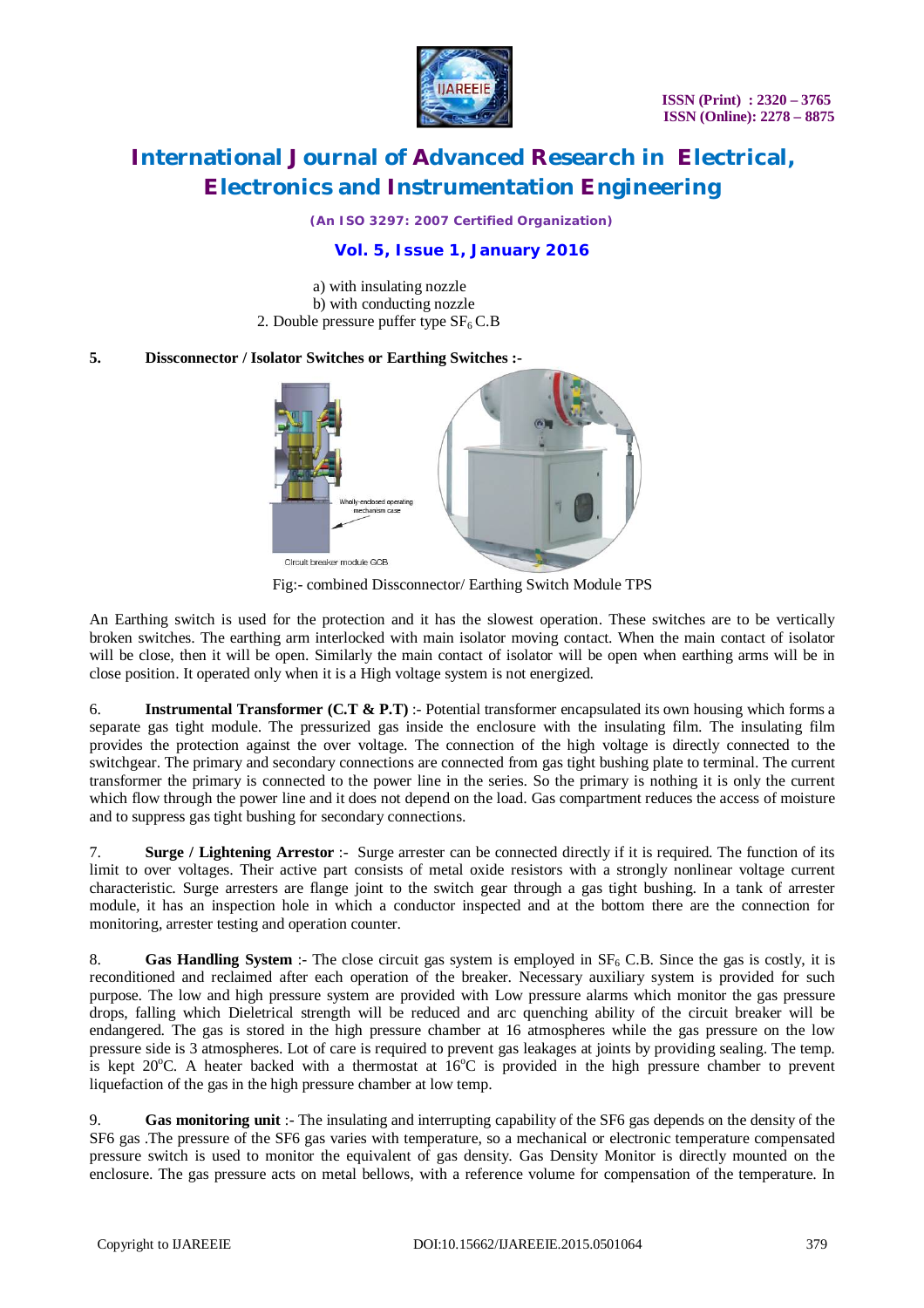

*(An ISO 3297: 2007 Certified Organization)*

### **Vol. 5, Issue 1, January 2016**

case of gas leakage a micro-switch is actuated. Thresholds for refilling (first stage) or lock-out alarm(second stage) can be mechanically set. The response character is shown in the Moliere diagramme.

Gas Insulated Substation (GIS) SF6 contains the same compartments in conventional outdoor substations. All live parts are enclosed in metal boxes filled with SF6 gas. The active parts are supported on insulators molten resin. Some of these bushes are designed as barriers between adjacent modules such that the gas does not pass through them. The entire system is divided into compartments which are relative to the other gas-tight. Thus, the gas detection system in each compartment can be independent and simpler. The housings are of nonmagnetic materials such as aluminium or stainless steel and are connected to ground. The gas seal is provided with 'O' static seal positioned between the machined flanges. The " O- rings are placed in the slots such that, after assembly, the ' O- ring to shrink 20%. The quality of materials, the dimensions of grooves and ' O- rings are important to ensure sealing performance of the gasinsulated gas station. Gas Insulated station has a gas detection system ( or Gas monitoring system). The gas inside of each compartment should have a pressure in the range of the density of the gas in each compartment is controlled  $5 \text{kg/cm}^2$  (same as kgf/cm<sup>2</sup>) to 6kg/cm<sup>2</sup>, if the pressure drops slightly, 4.5kg/cm<sup>2</sup> the low pressure alarm is triggered automatically. And if pressure fall below  $4\text{kg/cm}^2$  then automatic trip lockout or shutdown the system.

#### **VI. CASE STUDY**



Fig:- 400/220 KV GIS substation at Maharani Bagh , New Delhi

PGCIL, Maharani bagh, New Delhi , has state of the art sub- station facilitating 400/220 KV GIS substation with automation, and it is used to supply upto to 1000 MW to the city of Delhi from Northern and eastern grid. This substation is design and manufactured by ABB ltd. and commissioned in 2007.It include 400 kV/ 220 kV Greenfield Substation with 5 bays at 400 kV and 7 bays at 220 kV with 2 nos. 315 MVA, 400/220/33 kV three phase Auto Transformers Gas Insulated Switchgear ELK type at 400 kV and 220 kV from ABB Switzerland. Complete civil work including 400kV and 220kV GIS buildings, control room building and foundation of switchyard equipment. The foundations were constructed over piles as site is located close to river bed. It has the following features :-

- Compact substation ensuring 65% space saving compared to conventional substations.
- Reduction in T&D looses due to proximity of substation to load centres.
- Remote controlled operation for 400kV system from PGCIL Ballabgarh control centre.
- Maintenance free Gas Insulated Switchgear.
- Substation automation system with IEC 61850 compliance
	- –– High system availability with redundancy
	- –– Guaranteed system openness for future expansion and integration
- Fully interoperable system with IED 670 for protection and control.
- The combined dissconnector and earthing switch assembly guarantees maximum operational safety.
- All live parts are enclosed and effectively protected against negative external influences.
- The ELK-14 and ELK-3 range require 40% less space than ABB's previous GIS systems.